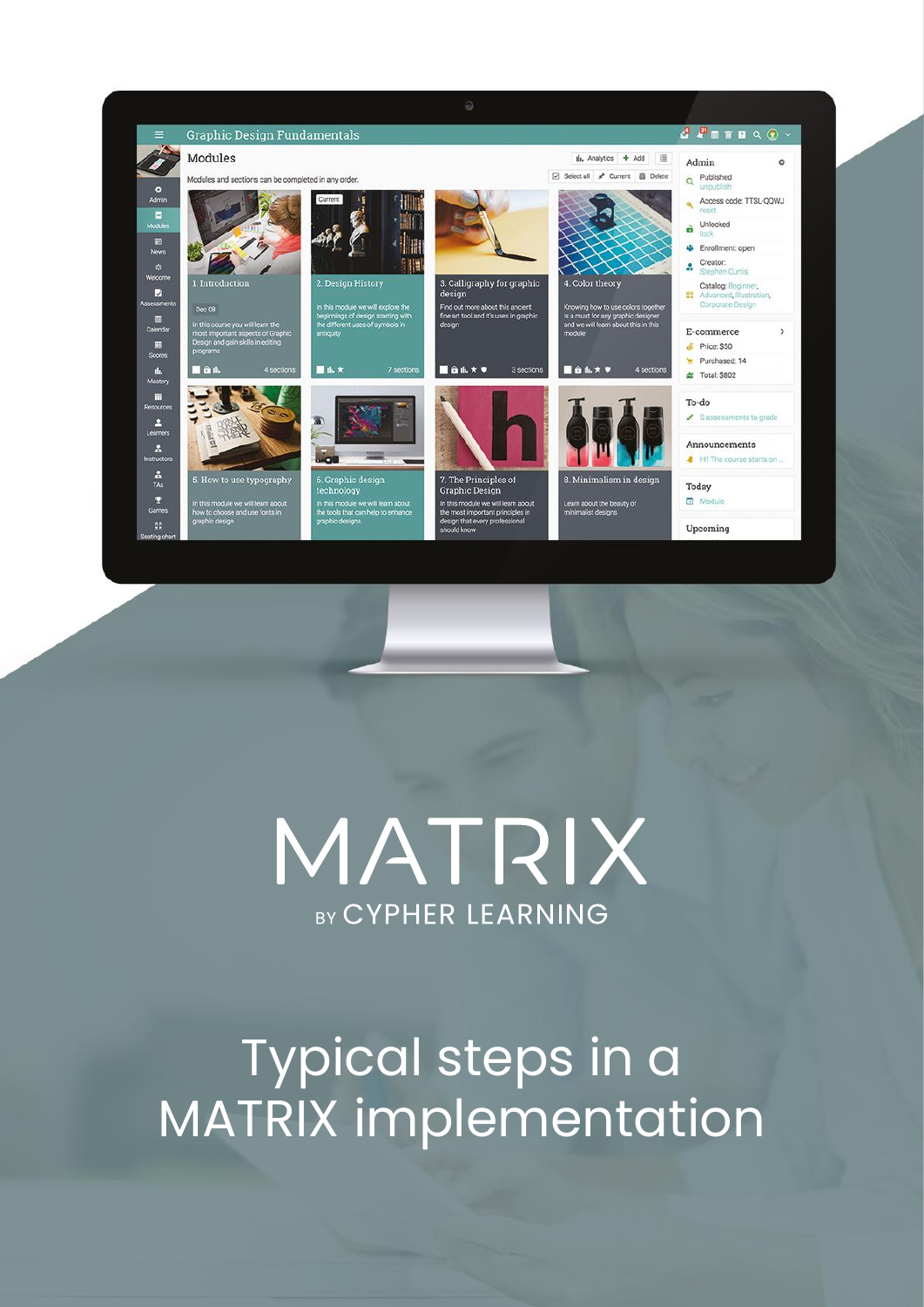# Introduction

The first step in an LMS implementation is to gather as much knowledge as possible about the organization's needs and goals. Each company has individual needs and those needs should be transferred into the LMS features.

You need to know what you want to achieve with the LMS, whether it's creating online courses, selling courses, delivering training to clients and partners, evaluating employee performance, and so on. Then decide who will lead the implementation, who will administer the LMS, who will take care of creating or importing the content in the new LMS, and so on.

We recommend clients to sign up for our 14-day free trial to get some hands-on experience with our sample content, before going into the LMS implementation. Our platform is designed to ensure an easy implementation. Most customers are able to configure and customize their site with their site within a few hours, not months. Our support staff is always ready to help with any concerns and web design consulting if needed. Here are the typical steps in an implementation:

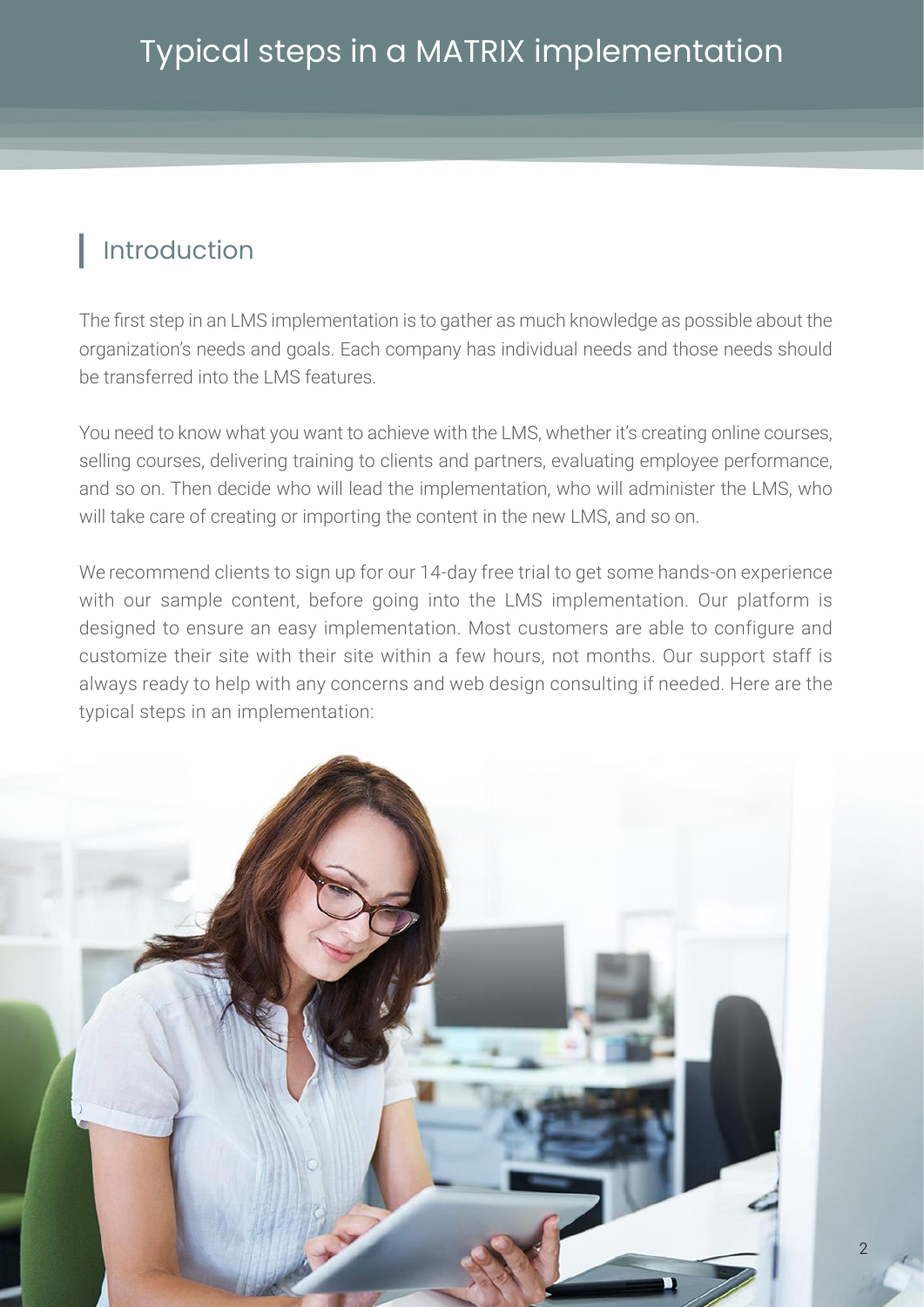# Typical steps in a MATRIX implementation

#### Customizing your site 1 hour

This includes customizing your site with your own logo, color scheme, URL, portal images, panels, and social media icons. If required, our web design consultants can help you with your selection of color scheme, creating transparent logos, creating images for your course catalog, and any custom CSS that you might require. Based on the amount of customization required, this phase can last anywhere from 1 hour to 1 week.

#### Creating accounts for administrators and instructors 20 minutes

This is usually easily done using our web form option for creating accounts. We also support many other kinds of account creation, such as API, LDAP, email invitations, or bulk import.

#### Creating courses 1 day

Each course could take from 1 day to 1 week to complete, depending on its complexity. You would start migrating some of your existing content to our site, as well as creating any additional content you need. We have instructional designers who can work with your team on this phase, offering suggestions, porting content, or helping you to create new content as needed. We recommend starting with creating just a single course, and then applying lessons learned from the first course to subsequent courses.

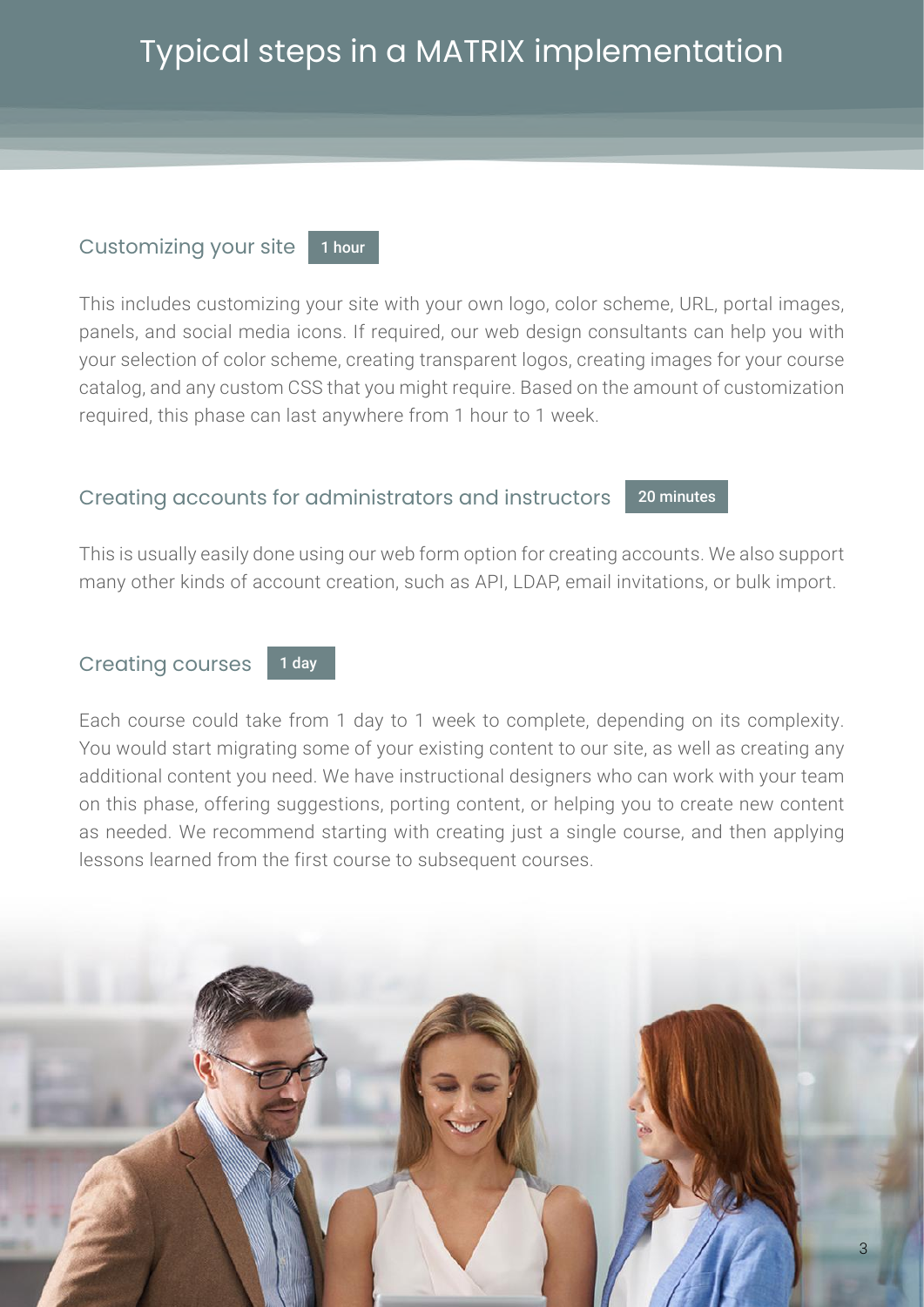We also recommend using our built-in support for learning outcomes if you want to map your courses to competencies, perform automatic coverage analysis, and learner progress based on competencies. Here is a closer look at this phase:

- Creating an outline of each course This requires basic instructor skills and domain knowledge to determine what each course will cover and create the content outline.
- Creating competencies for each course (optional) You can create your own competencies in MATRIX or upload your own, then tag course content with the competencies it should be teaching and assessing.
- $\checkmark$  Creating the materials for each module This is the most time intensive part of implementation, and depends on whether you want to upload your own content or create new content. Our authoring tool makes it easy to create engaging modules fast.
- $\checkmark$  Creating the assessments for each course All types of assessments can be created easily. Comprehensive randomized quizzes that select from a question bank can take a little longer.

#### Beta testing the courses 1 day per course on average

Each course could take from 1 day to 1 week to complete, depending on its complexity. You would start migrating some of your existing content to our site, as well as creating any additional content you need. We have instructional designers who can work with your team on this phase, offering suggestions, porting content, or helping you to create new content as needed. We recommend starting with creating just a single course, and then applying lessons learned from the first course to subsequent courses.

4

## Creating the learning paths (optional)

### 30 minutes per learning path

Paths are courses that can have goals as sections, where each goal can represent another course or a certificate. Adding a path is fairly easy, with just a few options to configure.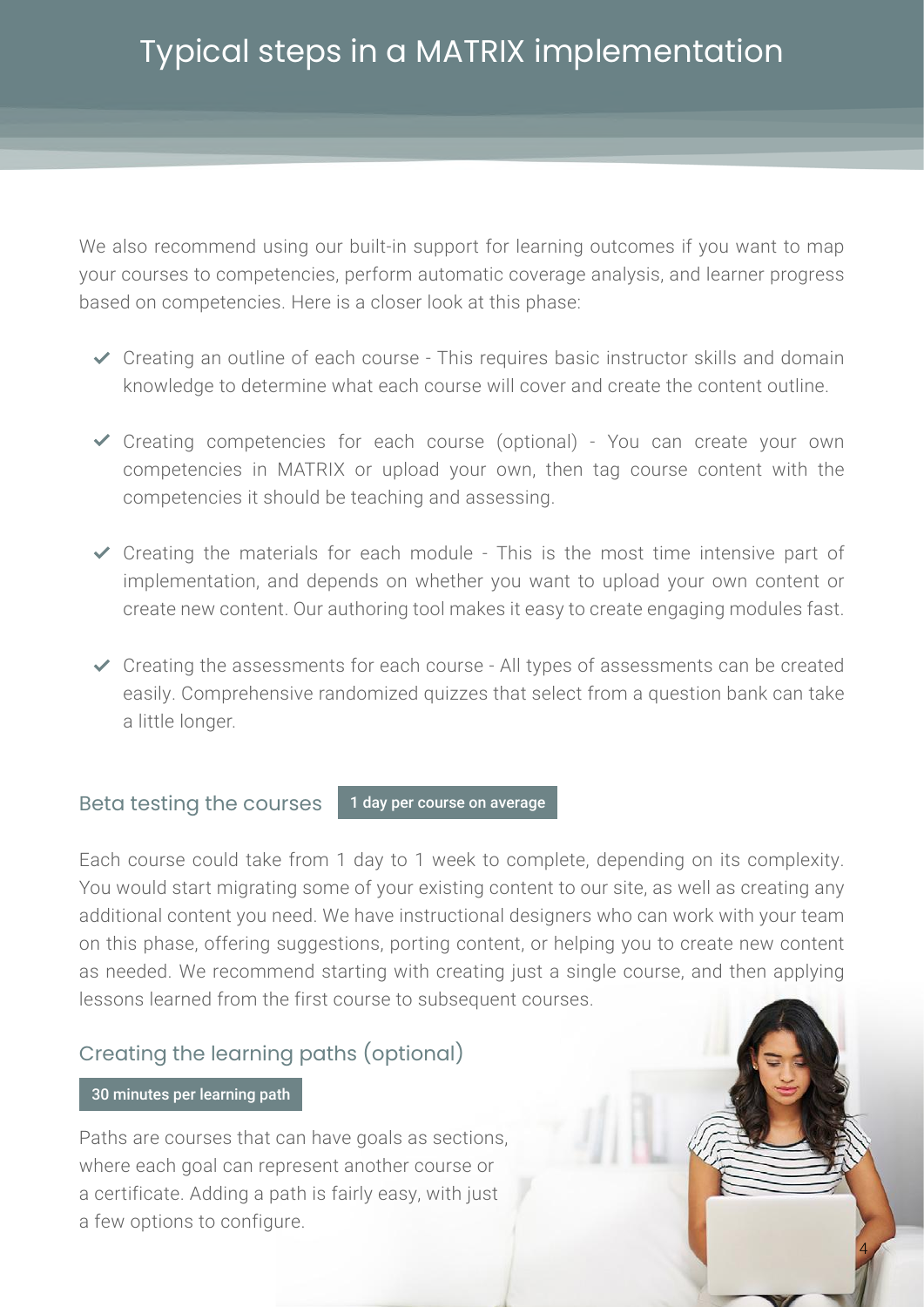# Typical steps in a MATRIX implementation

## Configuring the course catalog

This simply requires selecting from several layout options. We recommend using attractive pictures for each catalog category, which can easily be purchased from a stock photo site.

20 minutes

### Configuring e-commerce (optional) 30 minutes

Select your desired payment gateway and set prices for your courses. You can also create coupons, discount codes, bundles, subscriptions, and even sell digital media items.

#### Configuring single-sign on (optional) 15 minutes

Single sign-on can be configured in just a few minutes if using Google Workspace, Auth0 or Office 365. If using LDAP/Active Directory it can take about an hour, as it requires knowledge of LDAP and the ability to configure your LDAP system to be securely accessed by MATRIX. If you want to set up custom SSO, then this requires developer skills in the language of the site you wish to integrate with.

Creating learner accounts 30 minutes

If using a bulk upload. We also support many other kinds of account creation, such as self sign-up, email invitations, API, LDAP, and purchasing a course via our e-commerce system.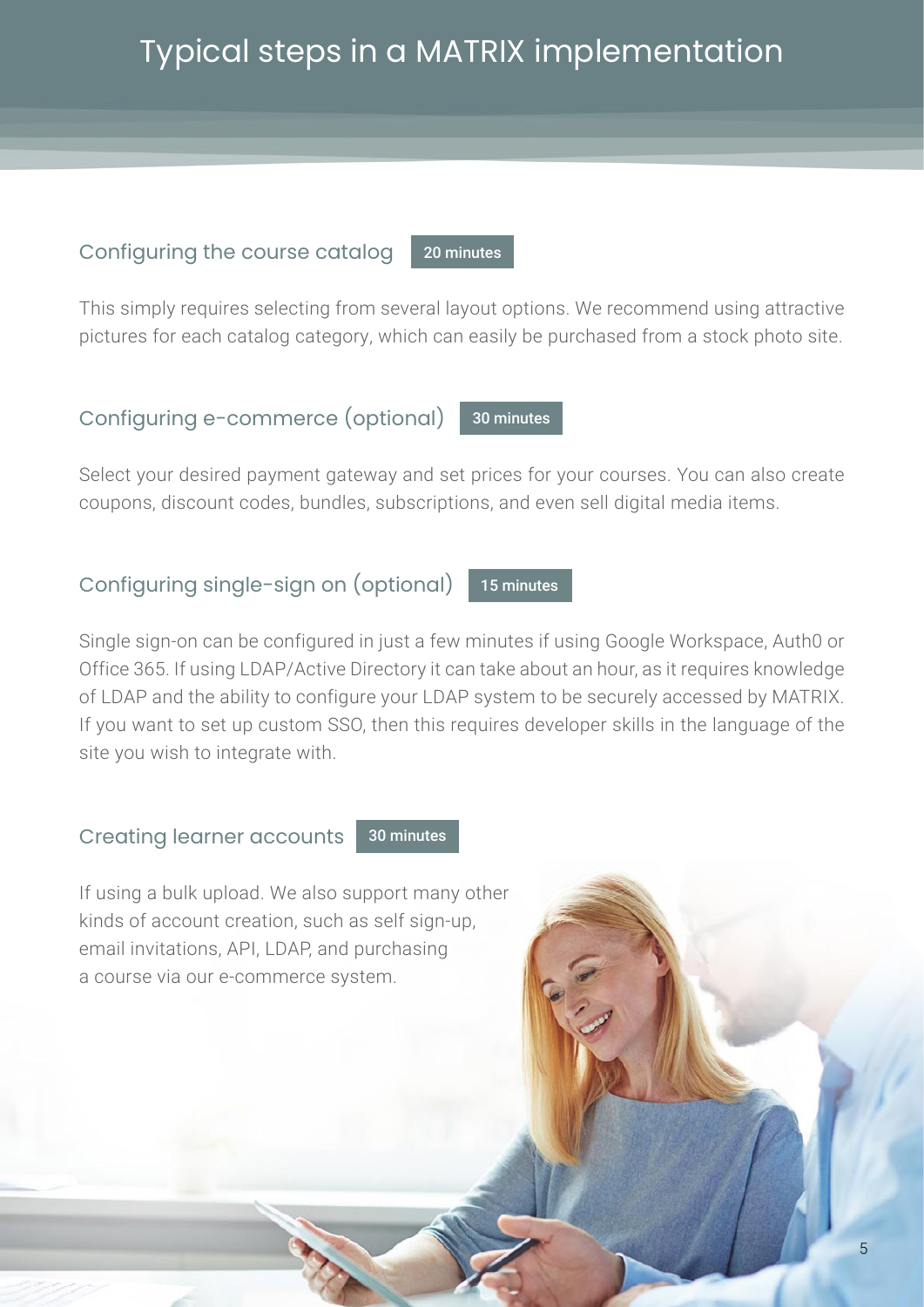## Technical integration

3-4 days

We will work with your technical team to add any APIs and hooks that are necessary to integrate our site with your on-premise system. This would normally take just a few days. At this point, your site would be ready to go live and our technical support staff would be your point of contact for ongoing assistance.

## Ongoing support

We provide 24/5 support via our electronic forum and phone support for emergencies. Our friendly support staff typically respond to questions posted to our support forum within 15-30 minutes.

We have a comprehensive help center that includes topics organized by account type, oneclick access to our support forum, product news forum, suggestions area, how to videos, getting started guides, and features roadmap. On request, We can also deliver online training or live training on how to use our platform.